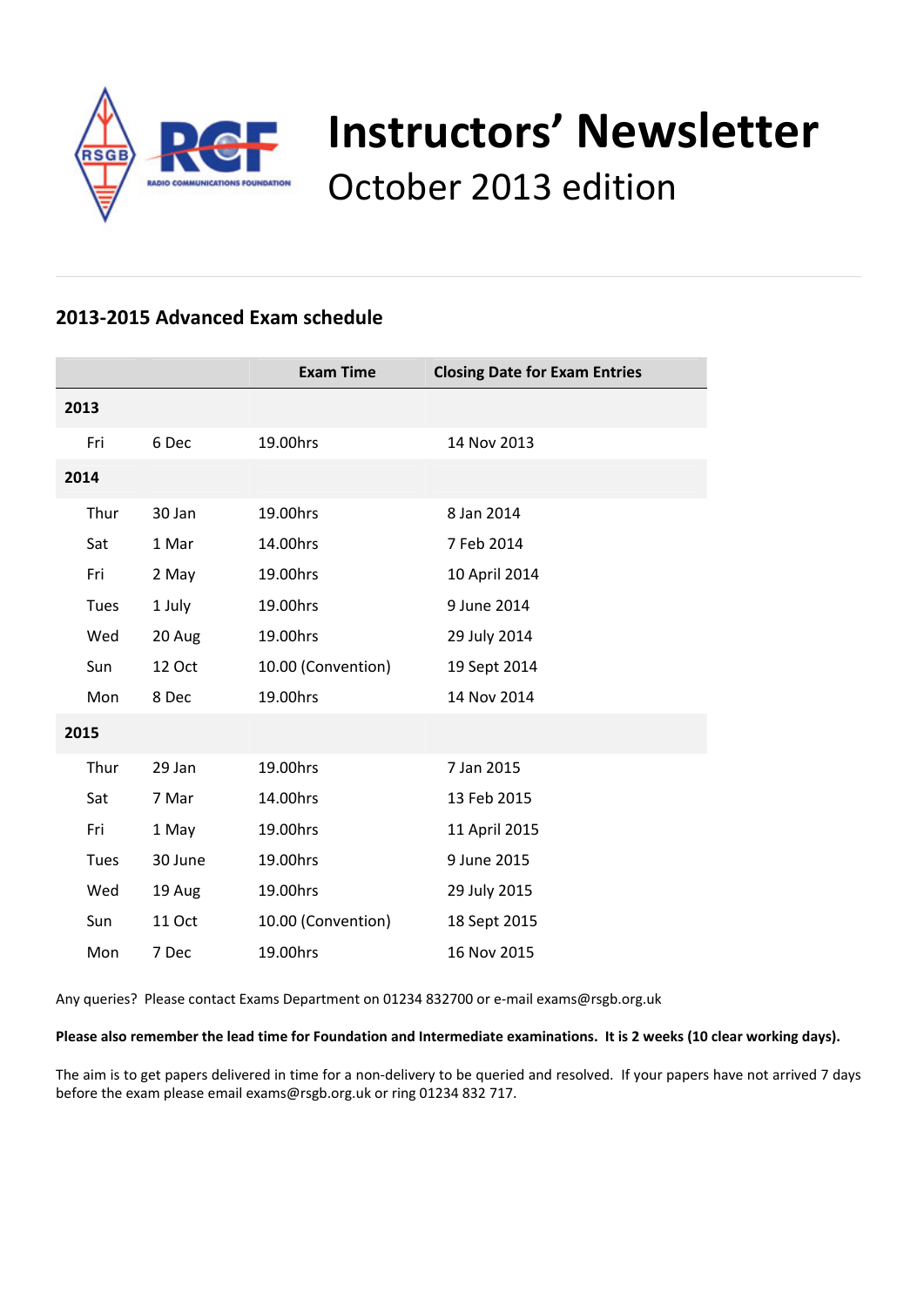

# **Optical marking**

Optical marking commenced on 30 July 2013 and for a whole new computer system it went remarkably well! Tutors, invigilators and club exam officers are warmly thanked for their co-operation in a relatively complex change.

The Conduct of Examinations booklet has been amended to incorporate optical marking and is identified as Second Edition 2013. It is critical that Trainers and Invigilators understand the revised rules in order that candidates are well prepared and that proper procedures are followed. The updated booklet is available on the RCF/RCE/Exams website at http://www.commsfoundation.org/rce/exams/conduct.html

# **Reminders**

Some clubs have been locally marking using the answers on the examination paper. This is NOT correct. The OMS is the only indication of the candidate's answers. Answers selected on the question paper are not relevant and will NOT be used for official results.

It has been noted that the continued provision of tick boxes on the examination paper could lead candidates, and Invigilators, to believe that these must be used. These tick boxes will therefore be removed in the future.

One candidate has already been advised of a pass by the Invigilator, who had marked the exam paper answers, but due to a different answer being selected on the OMS the formal result was a fail. As there is no way of knowing whether the difference was a change of mind, or a transcription error, the OMS results stands.

Two candidates had changed their inked-in answers; that is also automatically a wrong answer; as noted in the rules, once the answer is inked‐in, it cannot be changed.

One exam centre chose to put the ticks and crosses on the OMS. The paper was rejected by the optical marking system and required manual marking. This resulted in a delay uploading the results to Ofcom.

Recording an answer on the examination paper is optional; it serves only as a reminder of the chosen answer. Similarly pencilled shading on the OMS is a reminder and should be re‐checked by the candidate before they ink it in. Any other pencil shading on that line must be erased to ensure that there is only one answer selected.

Not all candidates had signed their papers. Signing the examination paper and the OMS must be done at the outset as part of the candidate identity check.

Results will be uploaded to Ofcom six days after receipt of completed examination papers at Bedford. This will allow candidates time to appeal, and/or time for the Examination Committee to consider any reports of irregular conduct.

Once the packet has been opened candidates must not remove written material from the exam room for security reasons.

# **Ending the examination**

It is important that exam papers and OMS are sealed in the inner envelope before candidates are called back in to receive their indicative results. Any evidence that this procedure was not followed will be queried and that will introduce a delay in uploading results until a satisfactory explanation has been received. It is possible that the examination could be invalidated.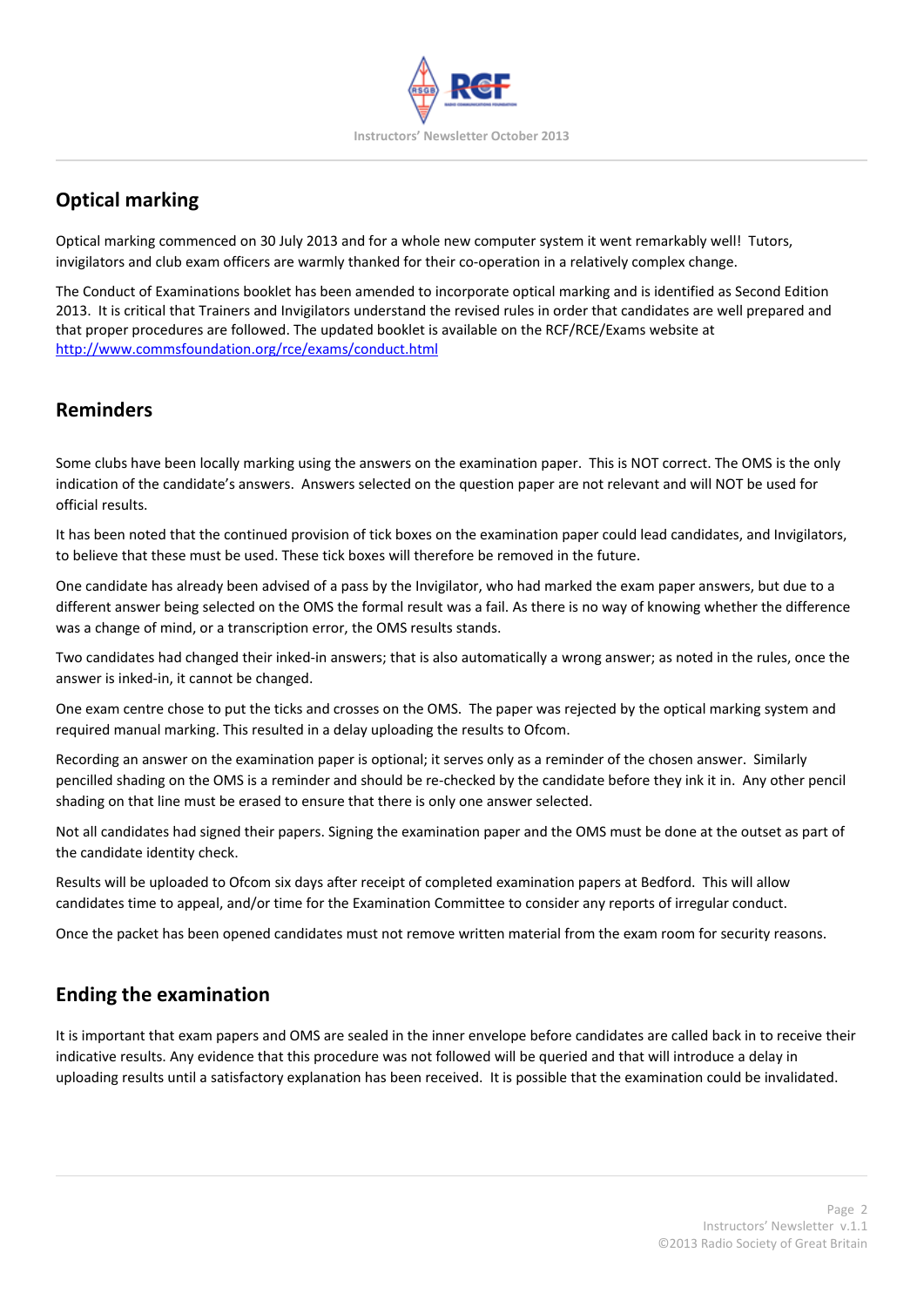

A summary bullet point list on the end of exam procedure is below. It does not replace the rules in the Conduct booklet.

- Collect all examination papers and place in the inner brown return envelope. You must not refer to them for local marking.
- Collect all the OM Sheets and place them face down ready for indicative marking.
- Candidates leave the room.
- Using the OMS, Answer Sheet and Feedback sheet record the mark for each question on the Feedback Sheet for each candidate.
- Show the total mark and indicative result (Pass/Fail) on the Feedback Sheet.
- Recheck those results within 2 marks of the Pass/Fail Boundary.
- Place the OM sheets and Answer Sheets in the inner brown envelope and seal, with the signed sealing slip over the flap. Do NOT place anything else in the brown envelope.
- Re‐admit candidates and give out indicative results (individually if necessary).
- 
- Record any queries and complaints on the Irregularity page of the Examination Booklet. Remind candidates that results letters will be sent out 6 days after receipt at HQ and will provide the candidate
- number required for obtaining callsigns on Ofcom's website. This information will not be provided over the phone by the RSGB Exams Office.
- Place the RAS, Examination Booklet and inner brown envelope in the outer plastic envelope, seal and post within 24 hours.

For Advanced exams both the examination papers and OM sheets are sealed in front of the remaining candidates before they leave the room. There is no local marking..

## **Sitting more than one examination on a single occasion**

The facility exists for candidates to sit more than one of the examinations on one occasion, as long as the practical assessment(s) for those examinations have been completed.

An occasion is a period no longer than 2 consecutive days

#### **Procedure**

- 1. The candidate must specify in advance which combination of exams they wish to take on that occasion ‐ Foundation and Intermediate only, Intermediate and Advanced only or all three.
- 2. The Foundation and Intermediate papers will be indicatively marked after each exam and an indicative pass will normally be required before the candidate is allowed to sit the next level. However, if indicative marking suggests that a candidate has failed by a single mark and/or, in the judgement of the invigilator, a challenge may be forthcoming that might affect the result, a candidate may be allowed to site the subsequent paper(s). If this occurs, the higher paper(s) will not be marked unless the lower paper is adjudged to have been passed.
- 3. All the papers will be sent to HQ for Optical Marking as normal. If a lower paper that has been indicatively marked as a pass is subsequently found to be a fail, then the higher paper(s) will not be marked.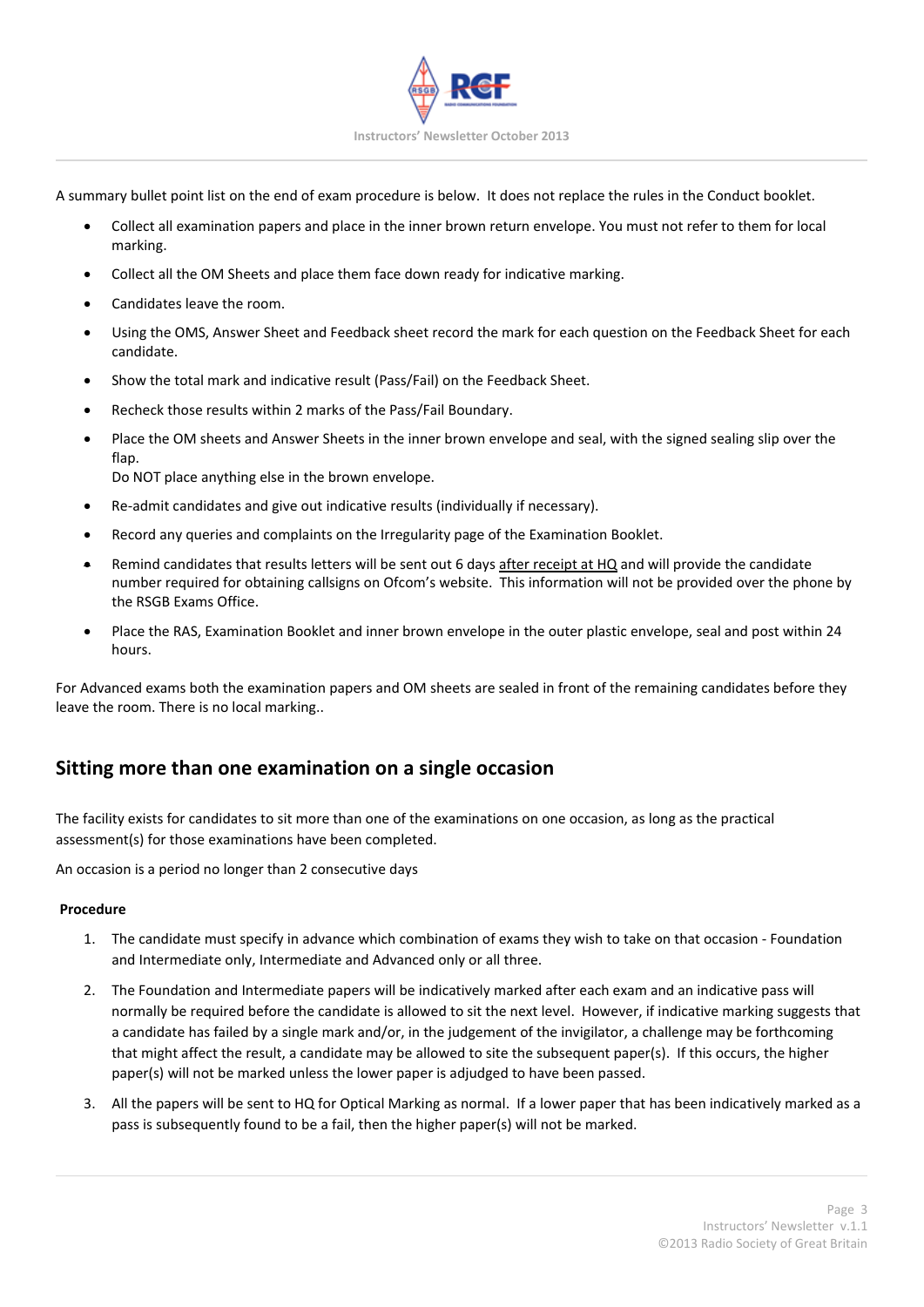

- 4. There will be no refund of fees if the full set of papers specified by the candidate in 1 above cannot be taken on the specified days(s) for any reason.
- 5. The total fees charged will be discounted by 25 percent as below.

| <b>Exam Combinations</b>    | <b>Full fees</b> | <b>Discounted Fee</b> |
|-----------------------------|------------------|-----------------------|
| Foundation and Intermediate | £60              | £45                   |
| Intermediate and Advanced   | £70              | £52                   |
| All three                   | £97.50           | £73                   |

#### **Direct Entry to the Advanced Exam**

Many students and Trainers have asked why 'competent' candidates cannot go straight to the Advanced examination. This is because the Advanced exam does not cover all of the requirements of the internationally recognised syllabus for the Harmonised Amateur Radio Certificate (HAREC). The HAREC requirements are covered within the three level UK syllabus, hence the need to sit all three exams.

It is possible to develop a single exam that covers all three syllabuses but that would require agreement from Ofcom, a significant amount of development work to ensure appropriate syllabus coverage and a software upgrade for the Examination Management System. That would consume resources that we simply do not have at this time.

Thus far, demand for multiple exams has been low. If the demand for a fast track increases as a result of the fee changes above the RCF and the RSGB will of course review this position.

#### **Syllabus areas needing Examination items**

The number of items required is coming down and thanks are due for your sterling efforts.

| <b>Foundation</b>                                                                   |
|-------------------------------------------------------------------------------------|
| Urgent: 8a5 8a6                                                                     |
| Wanted:2c1 2c8                                                                      |
| <b>Intermediate</b>                                                                 |
| Urgent: none at present                                                             |
| Wanted:<br>3g1 4f1 4i2 5a2 7c1                                                      |
| Advanced                                                                            |
| Urgent: 2b1 2f1 2g1 2h1 2i1 2j1 4k1 7b1 7c1 7e1 7f1 9e1<br>10 <sub>b2</sub>         |
| Wanted:2c1 3k1 4h1 4i1 4q1 7a1 7a2 7b5 7d1 8a1<br>9a1 9a2 9a4 9b1 9c1 9f1 10a1 10c1 |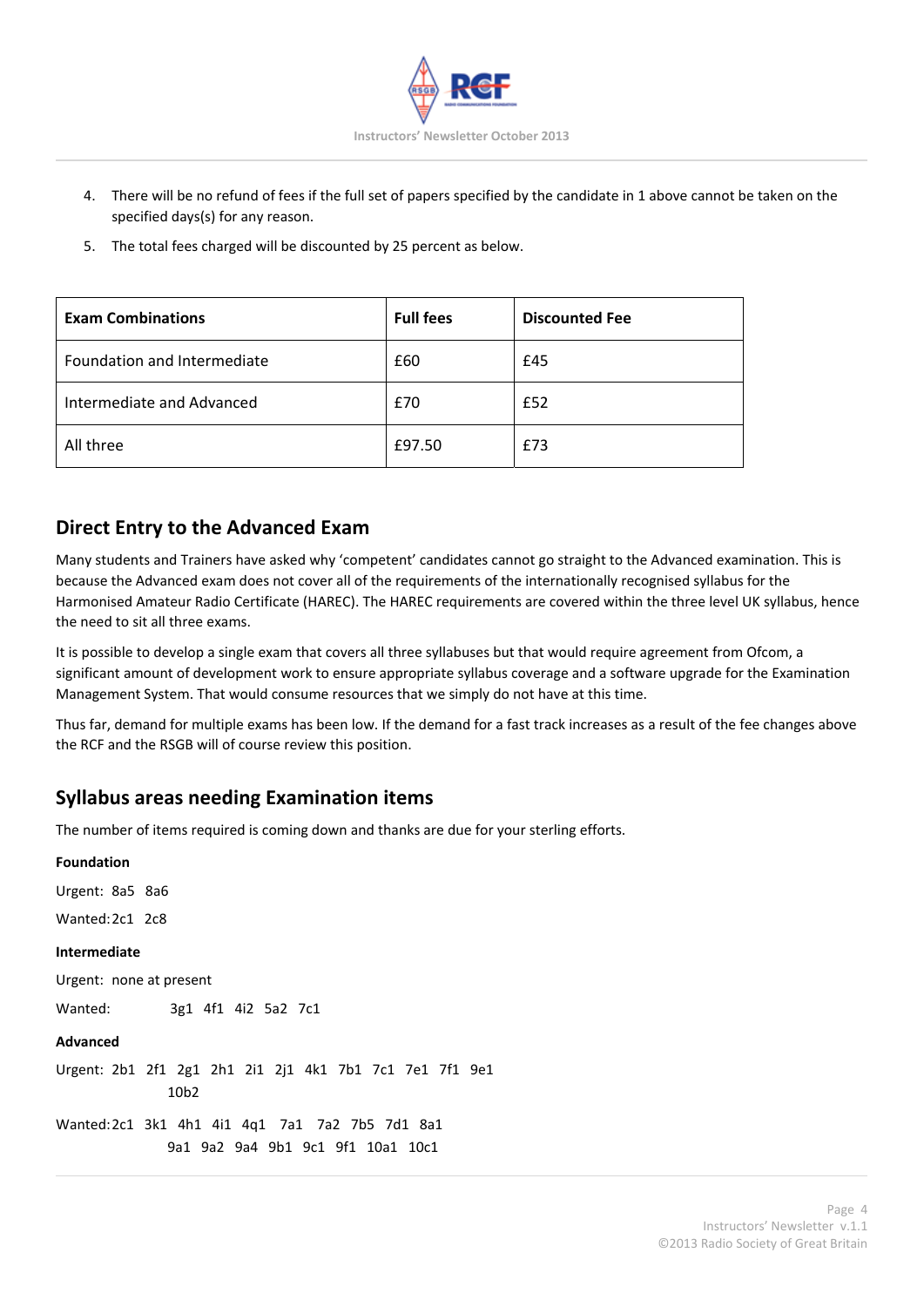

Where items are shown as urgent then up to three items per syllabus topic will be acceptable from any one author. Otherwise two will be sufficient to allow a range of authors and styles. Please do not simply change a distractor to make a different item; items on the same topic should seek to examine a different aspect of it.

All authors are warmly thanked for their inputs; it is very much appreciated.

Do please read the guidance notes first.

A £20 RSGB book token is offered for 10 accepted items in requested areas. It is appreciated that not everybody wants payment but the club would benefit from a small stock of books to give to those candidates less able to afford their own.

Accepted items become RSGB/RCF copyright and must not be used for local tutoring please.

## **Paying for exams online**

At the moment, credit card payment needs to be done on a form sent direct to RSGB HQ. This is required to maintain credit card security, but is seen to be cumbersome.

A facility has therefore been set up to allow candidates, and Exam Secretaries, to pay for exams via the internet. The system will be going live soon; it may already be live by the time you read this. Once it goes live, the credit card form will be discontinued.

How will it work? Candidates will still need to arrange an Exam Centre to sit the exam before paying for it; this is not an electronic exam booking service. However, exams will be available from the RSGB Shop website with payment by credit or debit card. Purchasers will be able to select which exam they require. A reference number will be provided which the Exam Secretary will need to process the Request for Exam Papers. Exam Secretaries will be able to make 'multiple' purchases if they wish to pay for a whole sitting on-line.

Candidates and Exam Secretaries may still pay by cheque or postal order; there is no compulsion to use the on‐line system.

## **Train the Trainers**

It had been planned to have the revised Train the Trainers courses available by now but this has not been possible. The review of the old course has been completed but new material has not yet been produced. An announcement will be made on the Tutors' Yahoo Group when things have progressed.

## **Training guidance**

Whilst many of us have been delivering training and assessments for some time and know the ropes, we do have a steady stream of new Trainers joining. It was recognised a while back that there was no formal guidance on the end-to-end training process, from recognising a requirement for training, to organising a course, registering as an assessor, assessing candidates and preparing them for the examination.

The RSGB Training and Education Committee has therefore produced a set of guides for each step of that process. By the time you read this Newsletter they should be available via the 'Guidance for Trainers' page of the RSGB at www.rsgb.org/trainerguide

## **Student of the Year Award**

The RSGB Board have approved a new award to recognise outstanding achievement in amateur radio training.

Each year the winner will be presented with the RSGB Wessex Centenary Trophy at the RSGB Convention starting in October 2014. The trophy will be held for one year. The winner will also receive a copy of the RSGB Radiocommunications Handbook.